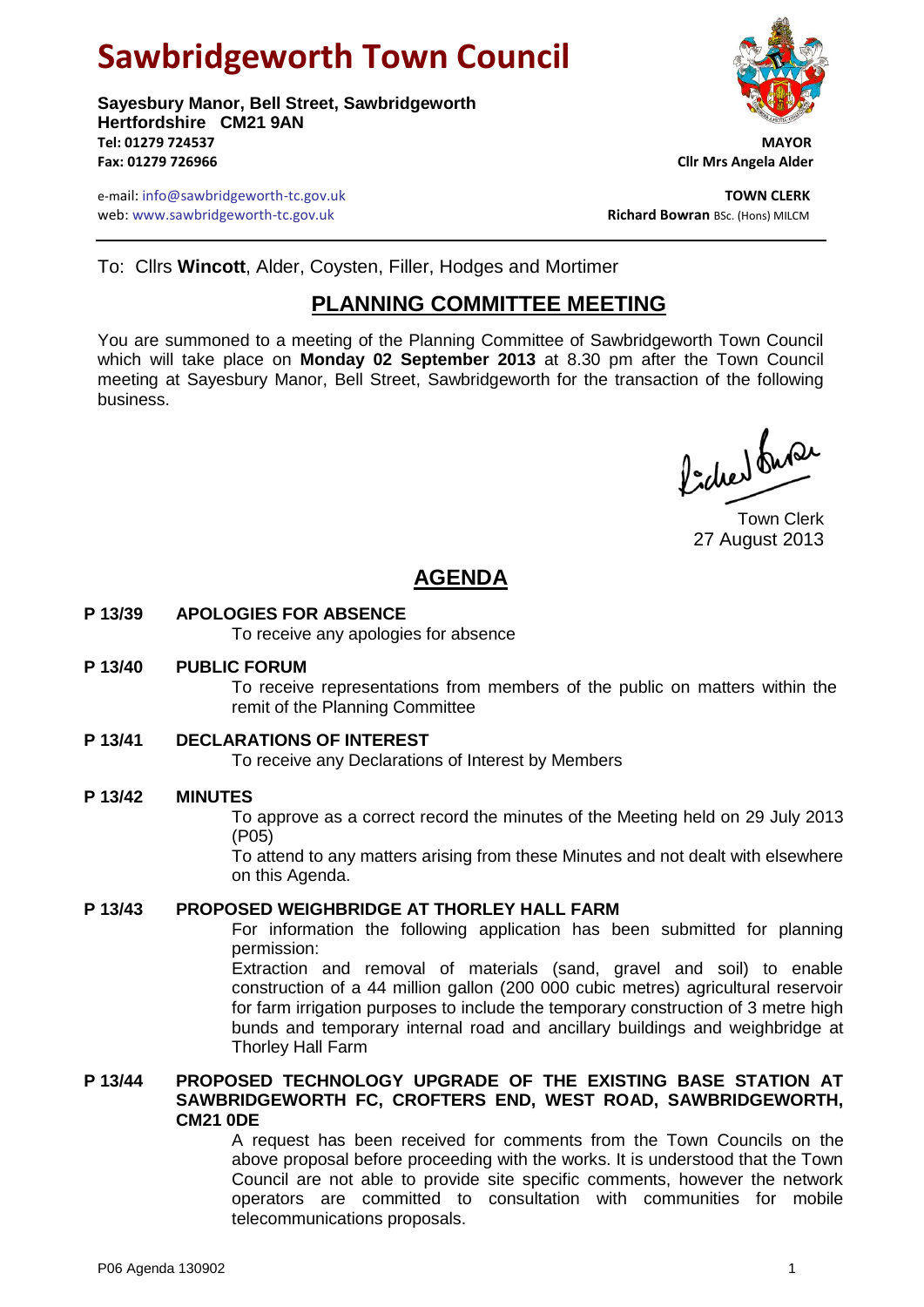#### **P 13/45 DELEGATED POWERS**

To confirm the comments made under delegated powers by the Town Clerk on various planning applications received during the August recess.

| 3/13/1217/FP/SE: 30/07/13<br>The Groom Cottage, 15A Bell Street<br>First floor roof extension with new gable<br>end and insertion of roof lights - Mr Bill<br>Jenks | The Town Council has NO OBJECTION                                                                                                                                                                                                                                                                                              |
|---------------------------------------------------------------------------------------------------------------------------------------------------------------------|--------------------------------------------------------------------------------------------------------------------------------------------------------------------------------------------------------------------------------------------------------------------------------------------------------------------------------|
| 3/13/1225/FP/KH: 30/07/13<br><b>11 East Drive</b><br>Single storey rear extension<br>and<br>conversion of garage to habitable room<br>- Mr Robert Montague          | The Town Council OBJECTS to<br>this<br>application. The proposal by reason of its<br>size will be an over development of the site<br>and will therefore to be contrary to policies<br><b>ENV1 (I) (d)</b> respect for amenity of occupiers<br>ENV <sub>5</sub><br>neighbouring buildings and<br>οf<br>Extensions to Dwellings. |
| 3/13/1327/FP/CB: 06/08/13                                                                                                                                           |                                                                                                                                                                                                                                                                                                                                |

**24 Forebury Avenue**

Replacement dwelling – Mr B Millard The Town Council has **NO OBJECTION**

#### **P 13/46 PLANNING APPLICATIONS RECEIVED FROM EHC**

To consider Planning Applications received from EHC since the last meeting of the Planning Committee.

| 3/13/1237/FP/SE: 21/08/13<br><b>Rowneybury Bungalow, Harlow Road</b><br>Creation of first floor with 4no dormer<br>windows to front elevation and balcony |  |
|-----------------------------------------------------------------------------------------------------------------------------------------------------------|--|
| to rear elevation - Mr W M Allen                                                                                                                          |  |

| 3/13/1410/FP/KH: 21/08/13                 |
|-------------------------------------------|
| 130 High Wych Road                        |
| Creation of first floor over garage – Mrs |
| Kate Smith                                |
|                                           |

#### **P 13/47 LATE PLANNING APPLICATIONS**

To deal with Planning Applications Notifications from E.H.C. (if any) following the publication of this Agenda and received before 29 August 2013.

### **P 13/48 PLANNING DECISIONS MADE BY EHC**

To receive Planning Decisions from EHC (The Town Council's comments are shown in brackets)

**3/13/0824/FP**

**8 East Drive** Single storey rear extension **Granted (No Objection)**

#### **3/13/0990/AD**

**28 Knight Street** 2no. non-illuminated facia signs and 1no. non-**Granted** illuminated projecting sign **(No Objection)**

#### **3/13/0934/FP**

#### **44 Newton Drive**

Single storey rear extension, front entrance **Granted** alteration, addition of front bay window and **(No Objection)**replacement of windows and doors